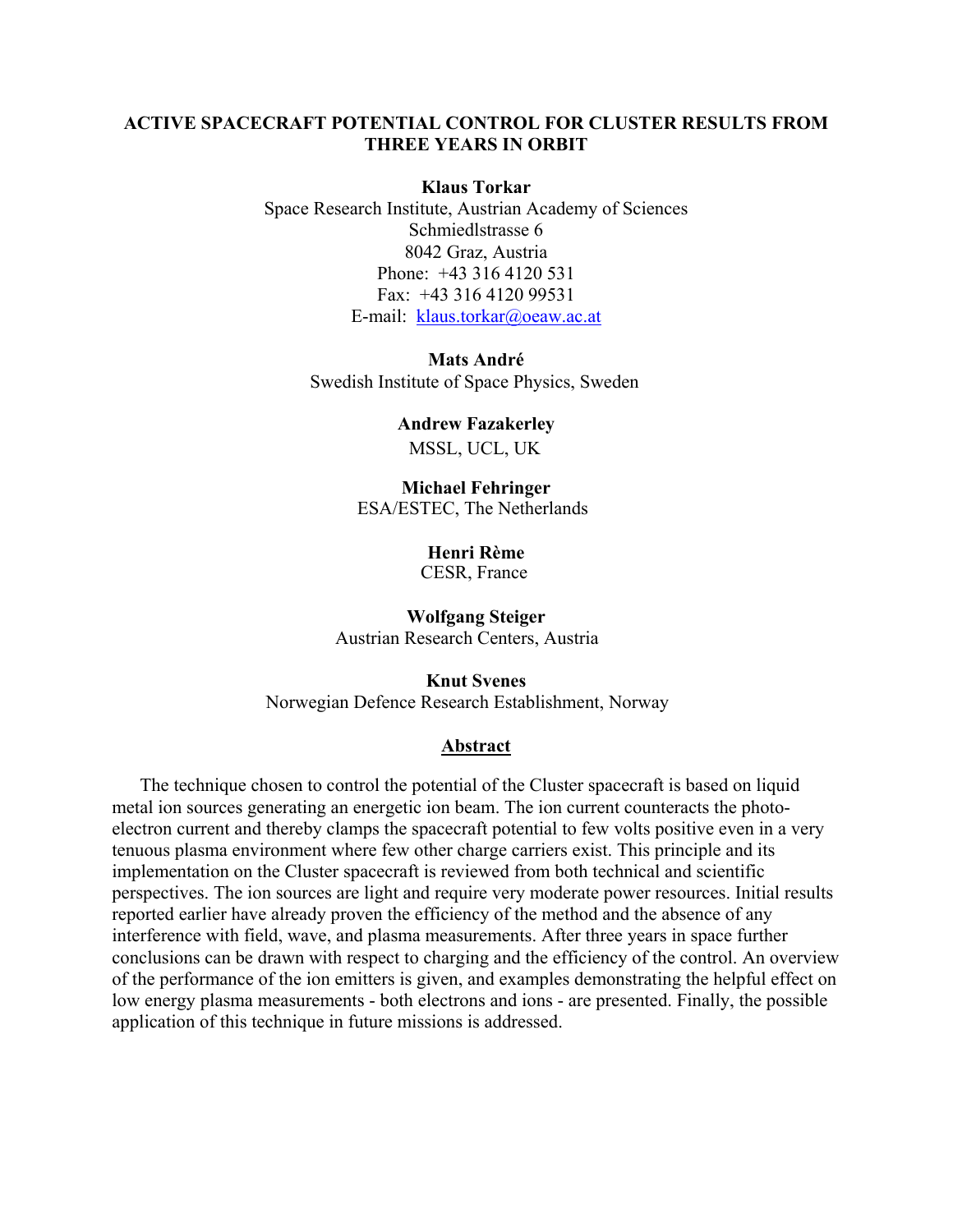### **Introduction**

Active spacecraft potential control has been recognized as a suitable means to ensure accurate plasma measurements on board a spacecraft.

First instruments serving this purpose were designed in the 1980's and flown in the 1990's. The technique which was applied in most cases was the one also used on Cluster: the emission of an ion beam with an energy of several kiloelectronvolt moves the equilibrium potential of the spacecraft into the desired range. Another principle using a plasma source instrument (PSI, Moore et al.,  $1995<sup>1</sup>$ ) was applied on the Polar spacecraft. This technique brought about quite different results, some of them undesirable.

Two other instruments relied on energetic ion beams:

- Instrument RON on board of the Russian Interball Auroral Probe (Torkar et al., 1998<sup>2</sup>) launched in 1995 into a high inclination Earth orbit
- The Potential Control Device on board of Equator-S (Torkar et al., 1999<sup>3</sup>) launched in 1998 into an eccentric, equatorial Earth orbit

Both instruments can be considered as direct predecessors of the instruments flown in the Cluster mission. The Cluster example provides us with the first long-term data set for studying the effects of active spacecraft potential control. The satellites were launched in July and August, 2000, respectively.

### **Principle of Operation**

Let us review the principle of operation applied for active spacecraft potential control on Cluster. The spacecraft have polar orbits around the Earth with  $4 \times 19.6$  R<sub>E</sub> and lead regularly into the polar regions and in the lobes of the magnetosphere, where plasma density may be very low  $(\leq 1 \text{ cm}^{-3})$ . Under these conditions the plasma electron current to the spacecraft surface is small compared to the current of photo-electrons generated at the surface. Therefore the highenergy tail of the photo-electrons suffices to compensate the plasma current, resulting in a highly positive equilibrium potential which allows only these high-energy electrons to escape. By artificially adding another current of the order of the one carried by the bulk of the photoelectrons to this system, one can achieve a significant reduction of the equilibrium potential and a stabilization to values of a couple of volts. The sheath around the spacecraft shrinks due to the reduced spacecraft potential, improving not only the particle measurements, but very often also the electric field measurements by double-probes.

The instruments onboard Cluster are known as ASPOC. The acronym stands for Active Spacecraft Potential Control. A description can be found in Torkar et al.  $(2001)^4$ . The instruments emit an Indium ion beam of 5 to 50 µA, and 5 to 9 keV into the direction of the spin axis. The ion sources are of the Liquid Metal Ion Sources type, where liquid Indium at T≈200 C covering a needle is ionized in strong E-field. The beam consists of >90% singly charged In<sup>+</sup>>90% single charged In<sup>+</sup>, and minor contributions of other charge states and clusters. The isotopic composition is dominated by the isotope 115 amu (95.7%), followed by 113 amu  $(4.3\%)$ .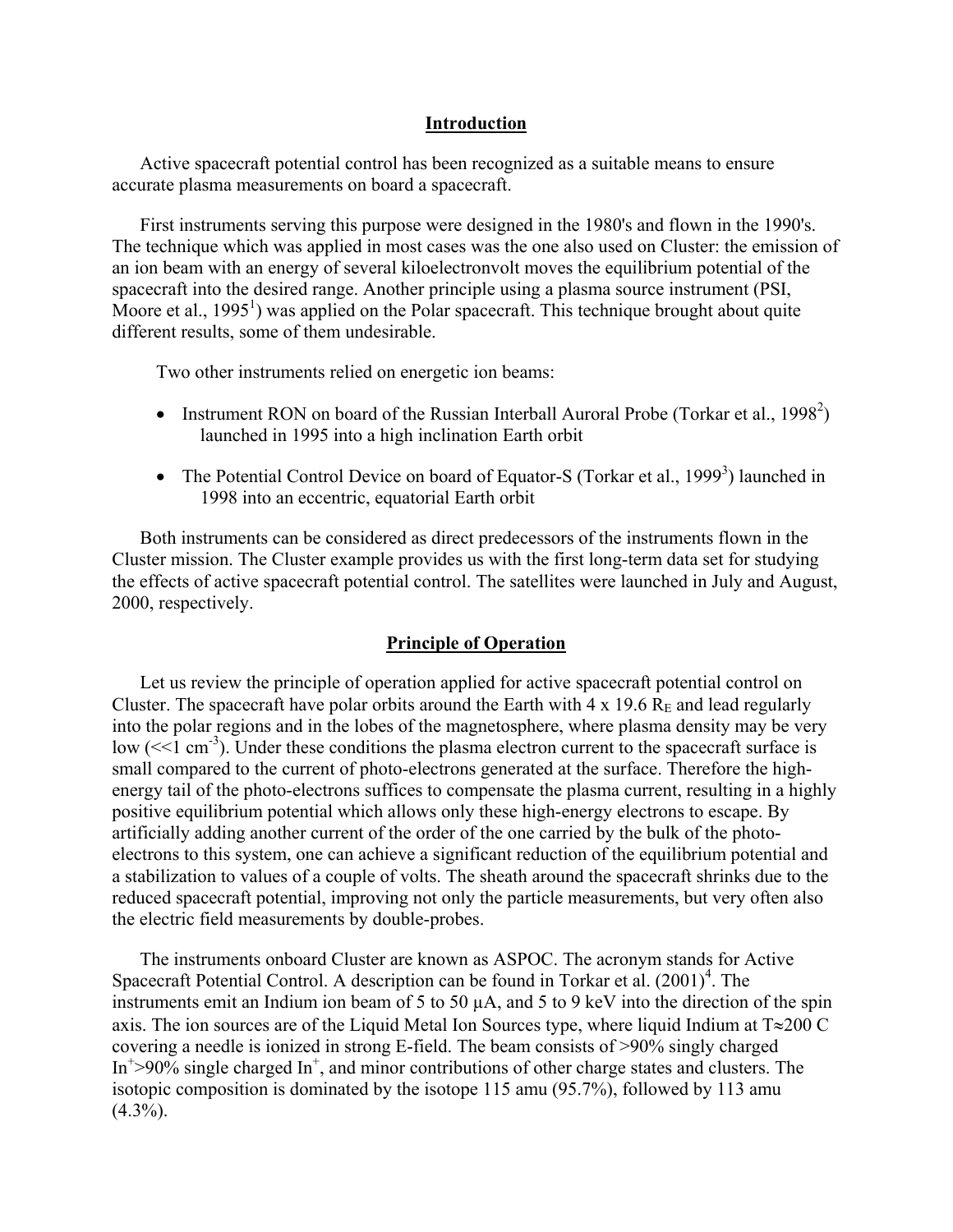These sources require little electric power: just about 0.5 W for a small heater element and the energy needed in the high voltage system to accelerate the ions into a beam. The mass of the charge material is negligible. One gram of Indium is sufficient for about 4000 hours of operation at 10 µA. The instruments on Cluster contain several emitters in order to increase the total operating time and to have some redundancy, but only one emitter is operated at one time.

## **Operations on Cluster**

After many tests in the commissioning phase of the Cluster, the routine operation of the ASPOC instruments started with the beginning of the nominal mission on February  $1<sup>st</sup>$ , 2001. Spacecraft potential control on Cluster is still active to date, although the nominal mission has ended on February 1st, 2003, and we are already half a year into the extended mission phase. Active operations is not continuous, but concentrates on key regions:

- the high latitude magnetosphere, with dynamic boundaries, presence of low plasma density regions, occasionally together with the presence of very cold plasma component.
- the lobes of the magnetosphere, in particular the boundaries to the tail plasma sheet.

While the Cluster orbits have their apogee in the tail region of the magnetosphere, the scientific objectives are fulfilled by operating the instruments over

- 7 hours around outbound cusp crossing
- 7 hours centered at neutral sheet
- 7 hours around inbound auroral zone crossing

Seven hours are not a limitation by the technique, but have been chosen as a compromise to allow coverage far into the extended mission. The instruments had also been operated throughout complete Cluster orbits (57 hours).

Table 1 shows a summary of ASPOC operations onboard Cluster, as of August  $21<sup>st</sup>$ , 2003.

|                                                              | Spacecraft |             |      |       |
|--------------------------------------------------------------|------------|-------------|------|-------|
|                                                              | Salsa      | Samba Tango |      | Total |
| Total operation time (hours)                                 | 234        | 2543        | 2115 | 4892  |
| Maximum total operation time of a single emitter (hours) 128 |            | 2525        | 1468 |       |
| Number of operations                                         | 107        | 450         | 373  | 930   |
| Average duration of single operation (hours)                 | 2.4        | 5.9         | 5.8  | 5.5   |
| Maximum duration of single operation (hours)                 | 7.8        | 36.4        | 35.8 |       |

**Table 1. Summary of ASPOC/Cluster operations**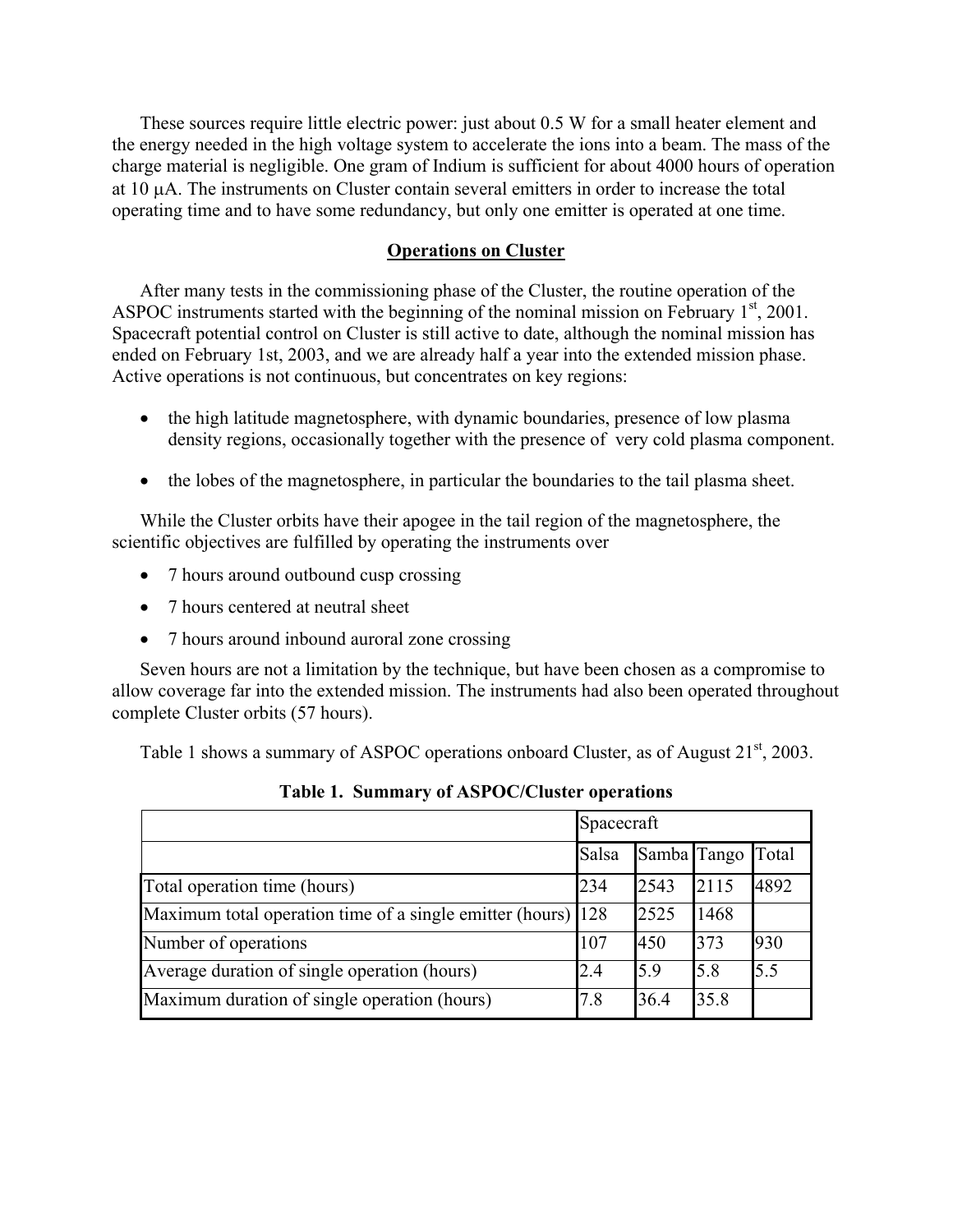# **Beam Current and Energy**

Figure 1 shows the spacecraft potential of the Cluster spacecraft number 1 and 2, both encountering almost the same plasma conditions. The magenta line indicates the time interval when the ASPOC ion beam was active on Cluster 2, with a beam current of 10  $\mu$ A. It should be mentioned that this and some following figures show the voltage measured between double probes and spacecraft body as approximation to the real spacecraft potential. The measurements of the spacecraft potential are provided by the double probe instrument (EFW) described in Gustafsson et al.  $(2001)^5$ . The figure shows:

- The potential of Cluster 1 (black) varies strongly, following the variations of density and temperature of the plasma in the changing environment.
- Without potential control at the beginning and the end of the time interval shown, the potentials of the two spacecraft follow each other closely, demonstrating that the conditions were similar on both spacecraft.
- A constant ion beam current is applied on spacecraft 2 between 05:15 and 09:30. It results in a compression of the variations of the spacecraft potential into a narrow band between 6 and 9 V. Some spikes in the raw potential data shown are caused by the operation of the active sounder and should be ignored in this context.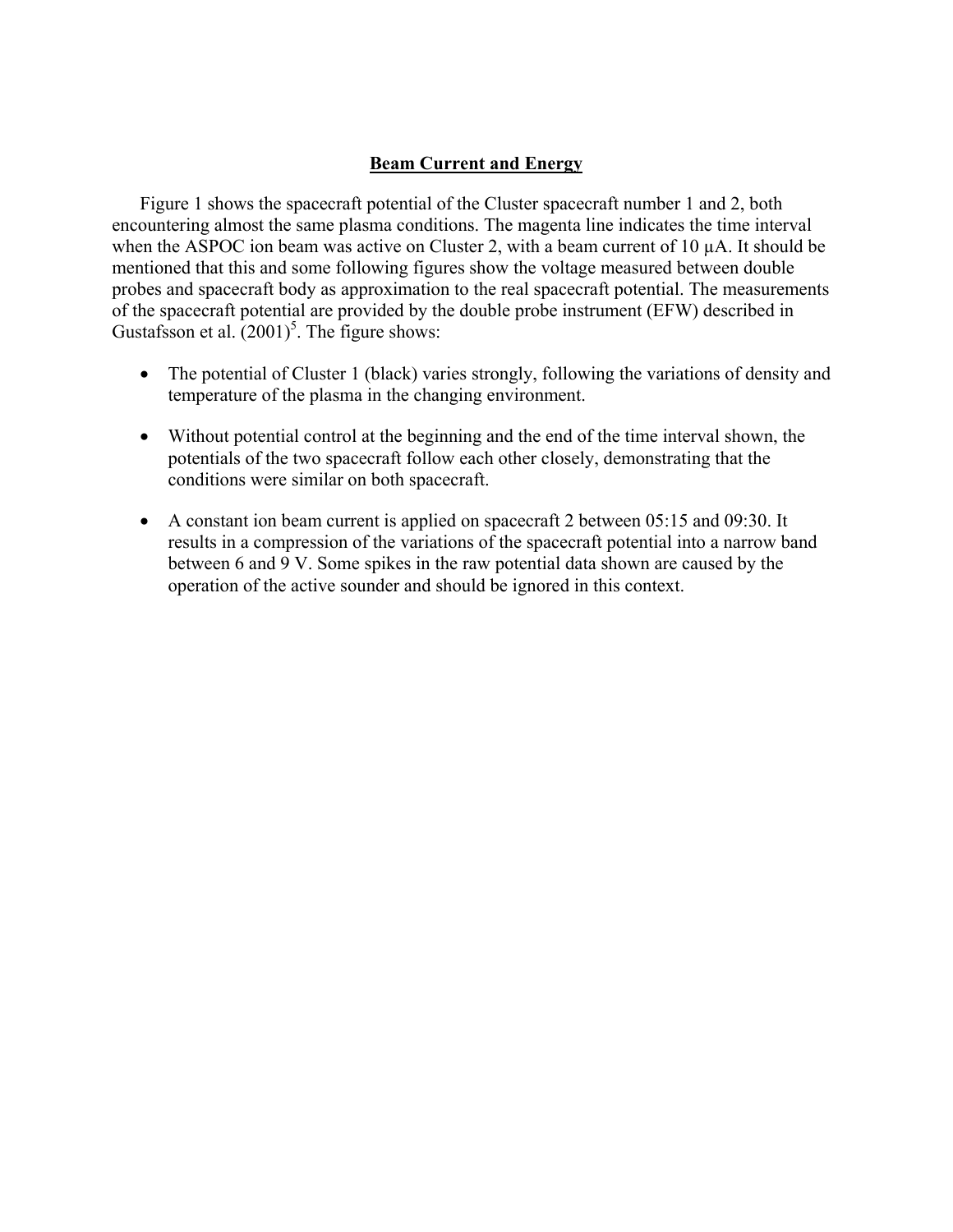

**Figure 1. Spacecraft potential on Cluster 1 (black) and Cluster 2 (red), and ion beam current applied on Cluster 2 (magenta).** 

In summary, the spacecraft potential is very stable during ASPOC operation with constant beam current regardless of how the changing ambient plasma population, enabling better plasma measurements, as will be shown later.

By operating the ion sources in constant current mode, the extraction voltage varies according to the flow conditions of the liquid indium. Furthermore, the typical operating voltage varies between individual emitters due to small mechanical variations. The resulting voltages throughout the first years of the Cluster mission are shown in Figure 2. The horizontal axis refers to operational cycles of an instrument, which implies a typical operating time of 7 hours per cycle.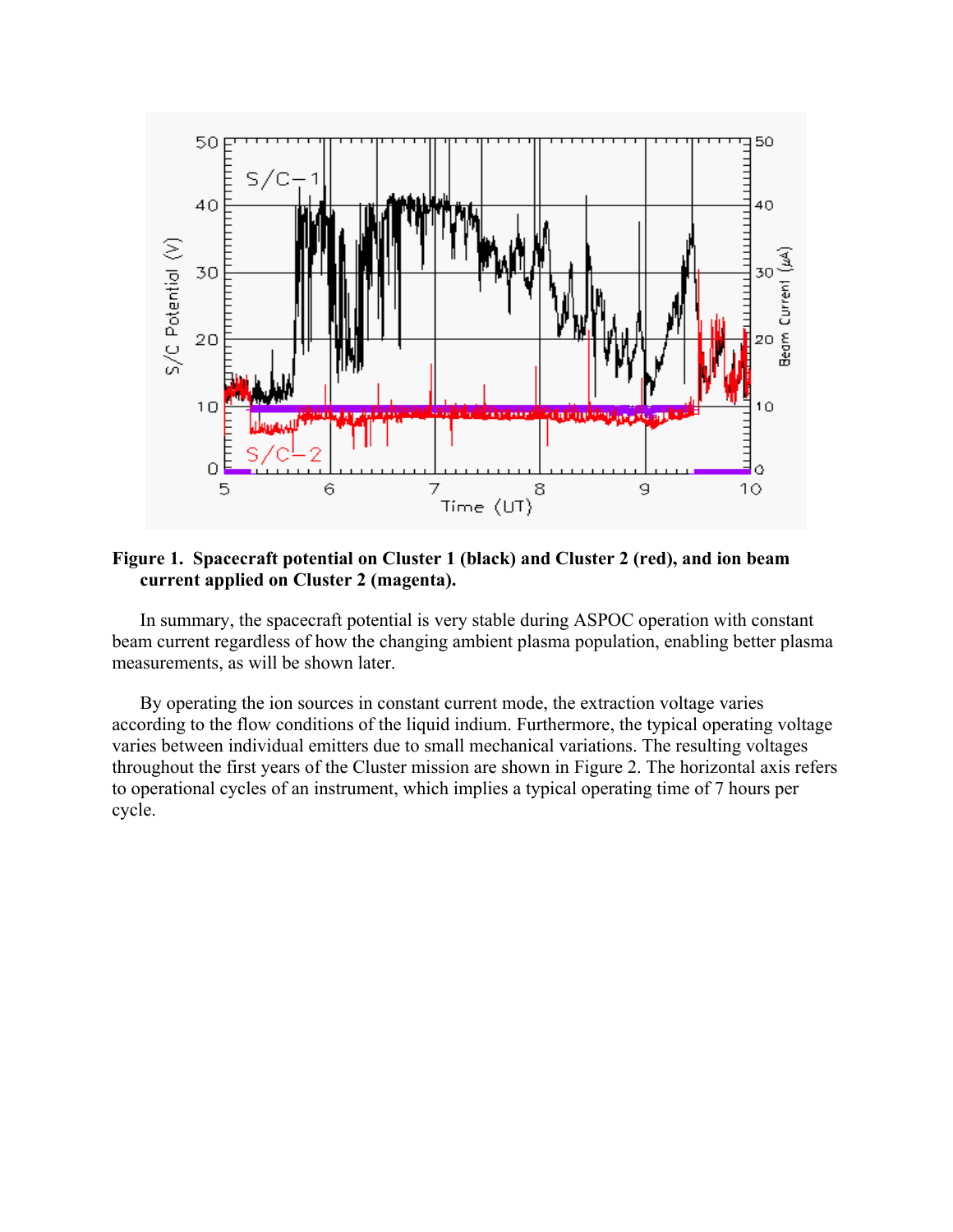

**Figure 2. Development of beam energy. Horizontal axis refers to operational cycles of the instruments.**

#### **Spacecraft Potential Results**

The correlation between the spacecraft potential on the Cluster spacecraft with and without spacecraft potential control has been analyzed on a statistical basis. The following figures display some results for the year 2001. Figure 3 shows a histogram of the spacecraft potential for Cluster 1 and 2, for all times without active spacecraft potential control, confirming that both spacecraft saw similar plasma conditions, and hence both spacecraft have almost identical potentials.

Figure 4 shows histograms, again for Cluster 1 and 2, for all times when the potential control was active, but only on Cluster 2. The peaks around 5 V in the Cluster 1 distribution can be associated to the solar wind and magnetosheath regions. Their position is only slightly shifted to lower voltage when the ion beam is turned on on Cluster 2. However, the range of potentials between 7 V and 45 V measured on Cluster 1 in low density regions in the magnetosphere is converted to a single peak at about 8 V on Cluster 2 due to the ion beam.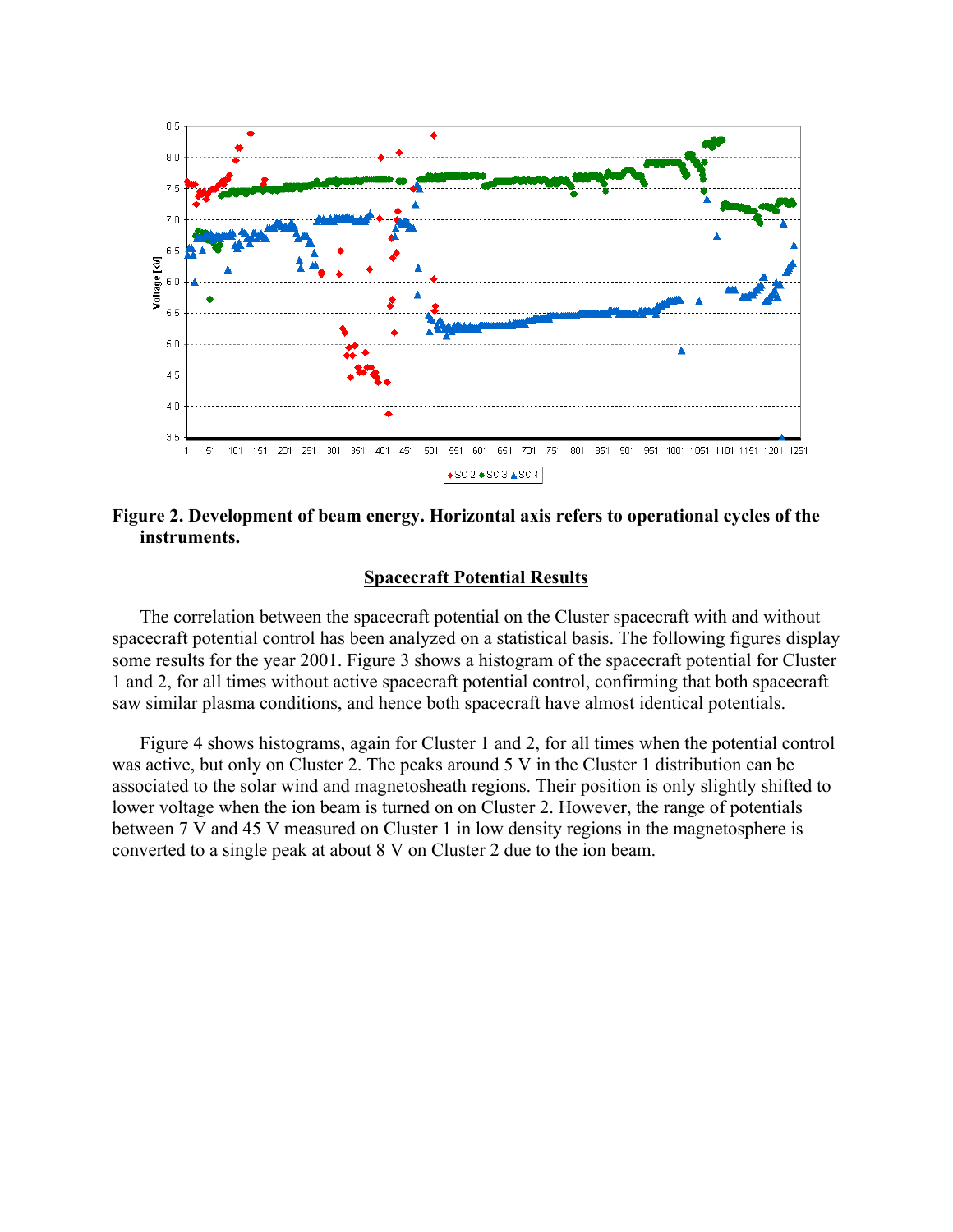

**Figure 3. Histogram of spacecraft potential on Cluster 1 and 2 in 2001, for periods without spacecraft potential control** 



**Figure 4. Histogram of spacecraft potential on Cluster 1 and 2 in 2001, for periods with spacecraft potential control**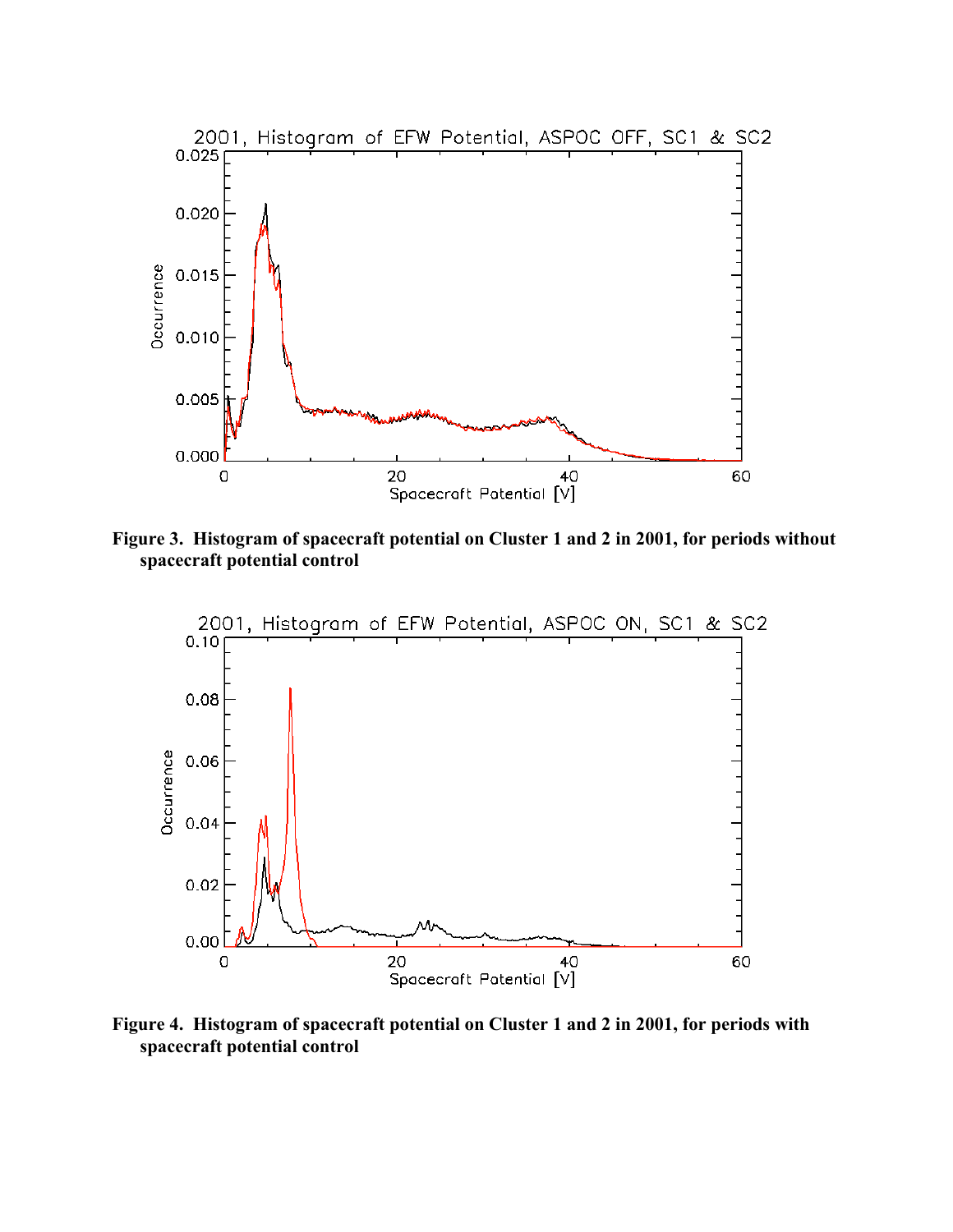#### **Plasma Electron Measurements**

Why is spacecraft potential control so important for a payload dedicated to plasma and field studies in near Earth space? It is shown by examples in this paper that a complete plasma and fields data set is important for many studies. If spacecraft potential reaches several tens of volts positive, which is a common situation in the regions mentioned above, the modifications of the ambient plasma before it eventually can reach a sensor on the spacecraft may introduce severe errors or uncertainties in the measurements and derived quantities.

An essential quantity is plasma density. It can be measured by several techniques which are complementary to each other. Density measurements inferred from particle detectors are necessarily inaccurate if low energies are included in the integration, and if the trajectories and energies of these particles have been severely modified by the spacecraft sheath. Alternatively, if the lower energy limit for the calculation is set to higher energies, then the cold plasma is excluded from the calculation, and a major contribution to the total density is missed.

If the structure of the sheath is known, the modifications of the ambient electrons in the sheath could in theory be calculated and the measurements be corrected. There are, however, major practical limitations. It is difficult to model a sheath around a highly structured spacecraft and its booms, and it is even more difficult if the model has to include plasma density in a selfconsistent way. Moreover, the higher the spacecraft potential, the more photo-electrons generated at the spacecraft surface cannot escape into space, and some of them enter the sensors and flood the detectors up to energies comparable to the spacecraft potential.

The abundance of photo-electrons in the sensor data when the spacecraft potential is high makes it difficult to identify ambient electrons: If the spacecraft crosses a boundary from low to higher plasma density, the corresponding sudden lowering of the spacecraft potential has the effect that at energies, where previously photo-electrons were observed, now plasma electrons enter the sensor.

The energy resolution of particle detectors is proportional to energy. Therefore a high potential dramatically lowers the capability to resolve the distribution of the ambient cold electrons. Whereas a typical plasma electron instrument may resolve energies below 10 eV in several bins, these electrons, having been accelerated to 50-60 eV in the electric field of the sheath, would fall into one or two bins only, resulting in a very poor measurement of this component.

Some of the problems with high spacecraft potential are illustrated by Figure 5. Figure 5a shows an electron spectrogram measured by the LEEA sensor of the PEACE instrument (Szita et al., 2001)<sup>6</sup> onboard Cluster 1 in one particular viewing direction (zone 11). One can see the red band of photo-electrons, and the difficulty to distinguish between photo-electrons and plasma electrons in the time interval before 04:30 UT is obvious.

Figure 5b shows the situation onboard Cluster 2, where the ASPOC ion beam was active after 02:20 UT. The distortion of the distribution function  $f(v)$  is reduced, and the calculation of moments on-board will be reliable.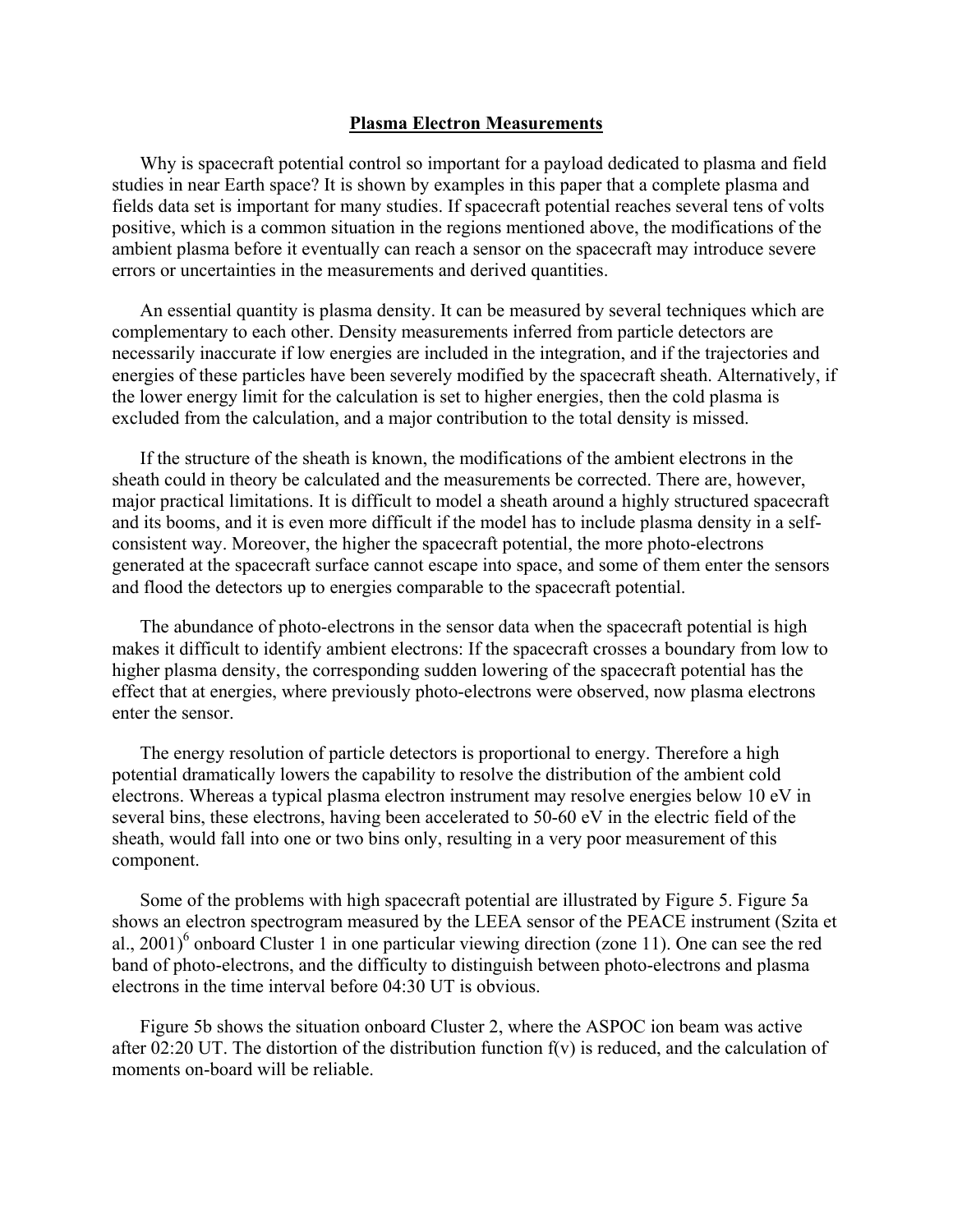

**Figure 5a. Electron spectra measured by LEEA/PEACE onboard Cluster 1 without spacecraft potential control.** 



## **Figure 5b. Electron spectra measured by LEEA/PEACE onboard Cluster 2. Spacecraft potential control sets in at 02:20 UT.**

The bottom panel of Figure 6 shows a typical example of Cluster/PEACE electron measurements with active spacecraft potential control. The data are from March 21st, 2001 (AE<50 nT,  $K_p$ =1-). Cluster was located in the polar cap (X=-1R<sub>E</sub>, Y=2.6 R<sub>E</sub>, Z=5 R<sub>E</sub> in GSE coordinates). The geomagnetic conditions are quiet.

The top panel shows the (negative of the) spacecraft potential. Before 21:10 UT it fluctuates between 20 and 30 V, which is indicative of low densities in the polar cap. The ASPOC ion beam is turned on at 21:10 UT to a value of 10  $\mu$ A and clamps the potential to about 7 V. At around 21:53 UT, the ion beam current of ASPOC was increased to 25  $\mu$ A and then to 30  $\mu$ A for one minute, and the potential is further reduced to less than 5 V.

Field aligned electrons are present in several bursts until 21:30. When the ASPOC ion beam is turned on at 21:10 UT it permits the measurement of these beams, which otherwise would have partly disappeared in the photo-electrons and shifted to higher energies and to lower resolution. With ASPOC, the features sticking out of the photo-electron baseline are resolved down to about 2 eV, whereas without ASPOC the best resolution is only 10 eV. The features at 21:15 and 21:28 are clearly field-aligned. At around 21:53 UT, when the ion beam current of ASPOC was increased to 25  $\mu$ A and then to 30  $\mu$ A for one minute, it removed most of the remaining photo-electrons from the spectrum. There are just a few ambient electrons present at that time, but they remain undisturbed by the beam.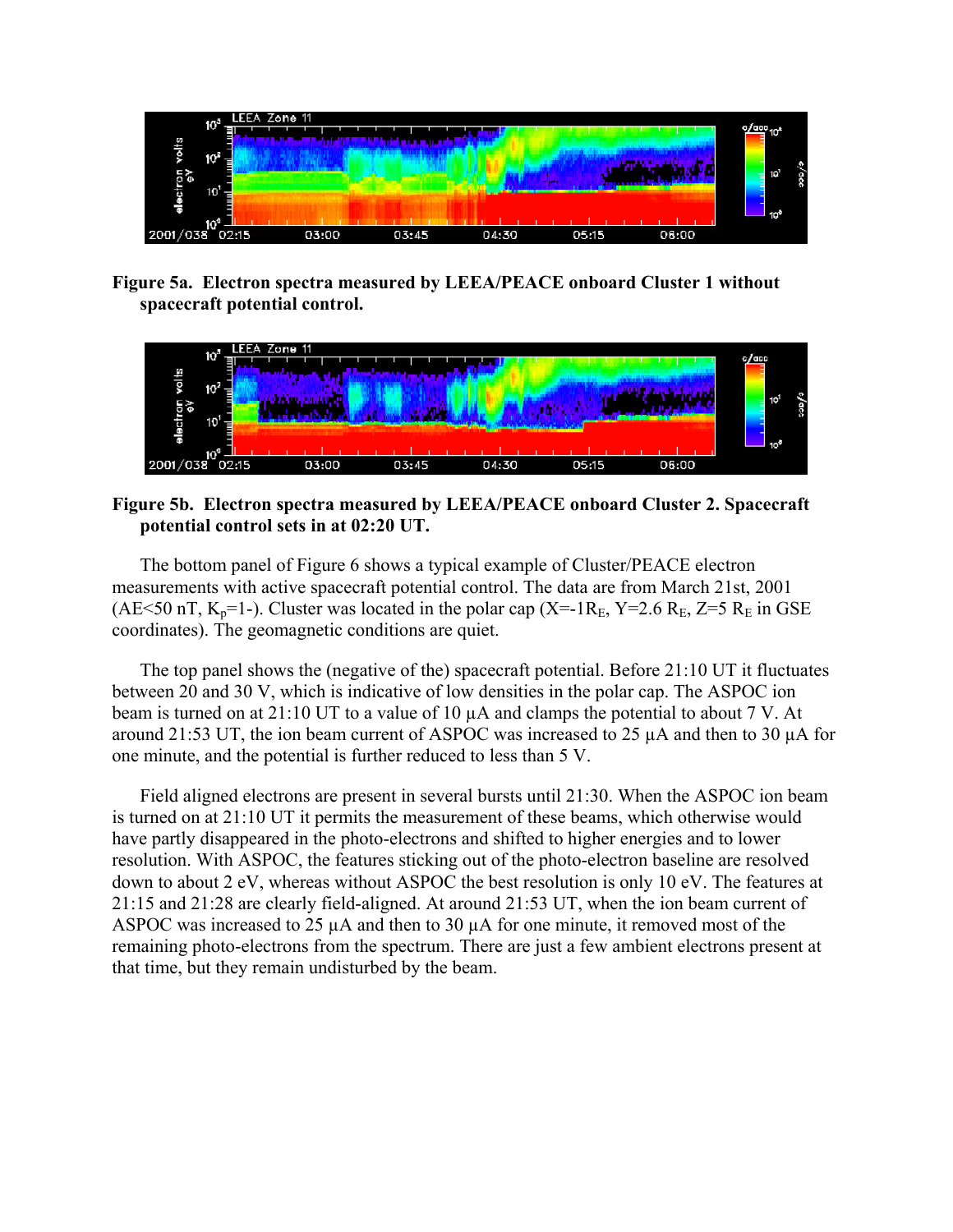

Please acknowledge data provider, G. Gustafsson at IRFU and CSDS when using these data.<br>Generated by SDC using SPDF/NSSDC CDAWlib on Fri Jun 13 14:16:17 2003



**Figure 6. Electrons from Cluster 3 plotted as function of time and pitch angle on March 21st, 2002, from 21 to 22 UT. Individual panels show look angles increasing in upward direction from 0 to 180**° **(electron pitch angles from 180 to 0**°**) for each energy band of the LEEA sensor.**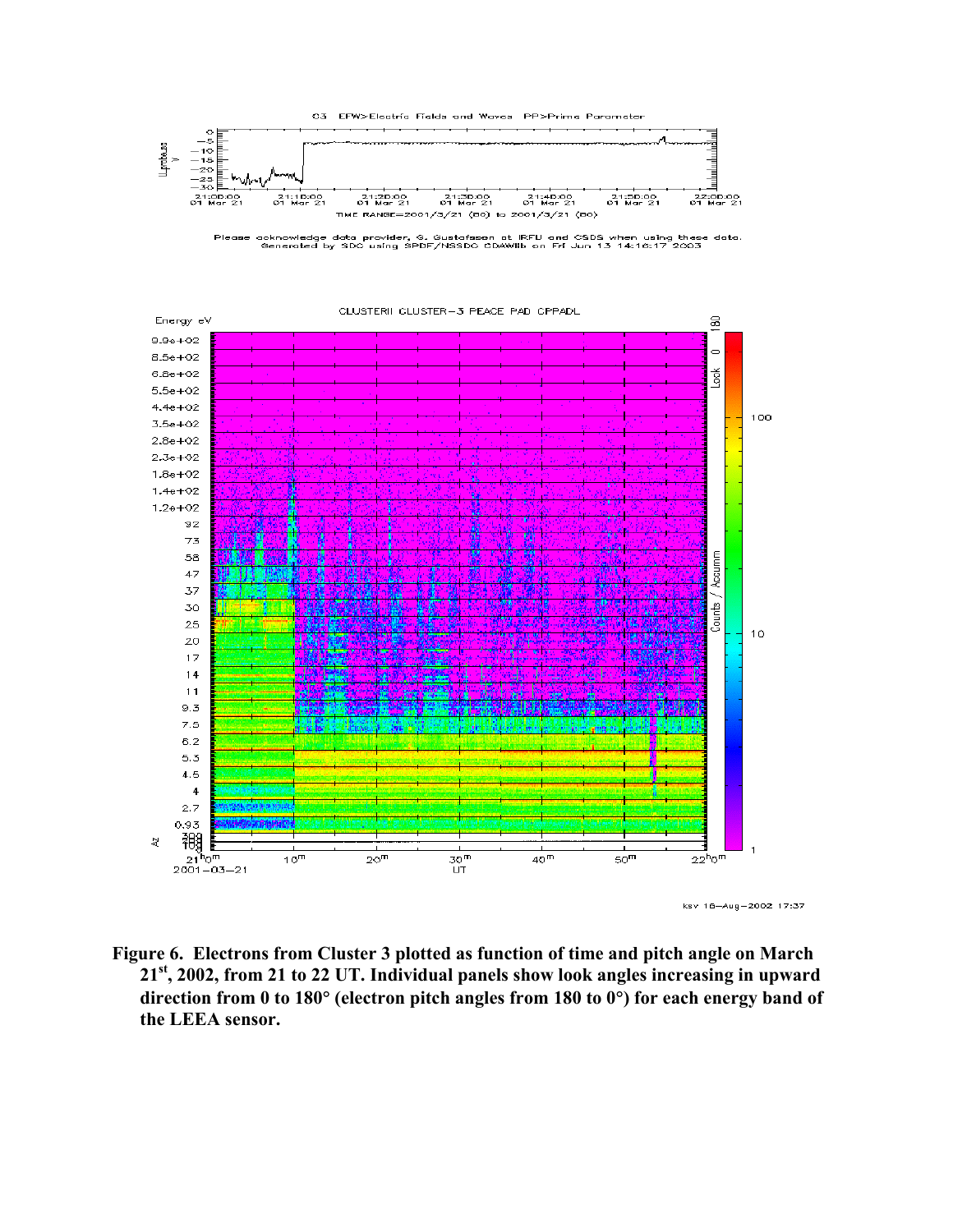#### **Ion Measurements**

For positive ions encountering a positively charged spacecraft, the thermal component is repelled or deflected from the sensors and cannot be measured. This is particularly problematic if the cold component are a major constituent, such as for example in the tenuous plasma of the polar cap region, where cold ion beams occur as a regular feature.



## Figure 7. CIS/Cluster data from Cluster spacecraft 3, 31<sup>st</sup> October 2001. The spectrograms **contain from top to bottom: tailward, dawnward, sunward, duskward flowing ions and the total.**

Figure 7 shows a measurement of the Hot Ion Analyzer (HIA) as part of the CIS instrument on Cluster (Rème et al., 2001)<sup>7</sup>, taken on Cluster 3 on  $31<sup>st</sup>$  October 2001, between 12 and 18 UT. The five spectrograms show ions in four azimuthal sectors, the uppermost panel showing tailward flowing ions, and the total in the lowest panel. Before 15:25 UT the ASPOC ion beam is active and limits the spacecraft potential to 6.6 V. This allows the measurement of a tailward flowing, cold ion beam. When ASPOC is turned off at 15:25 UT, the potential increases to  $\approx$ 27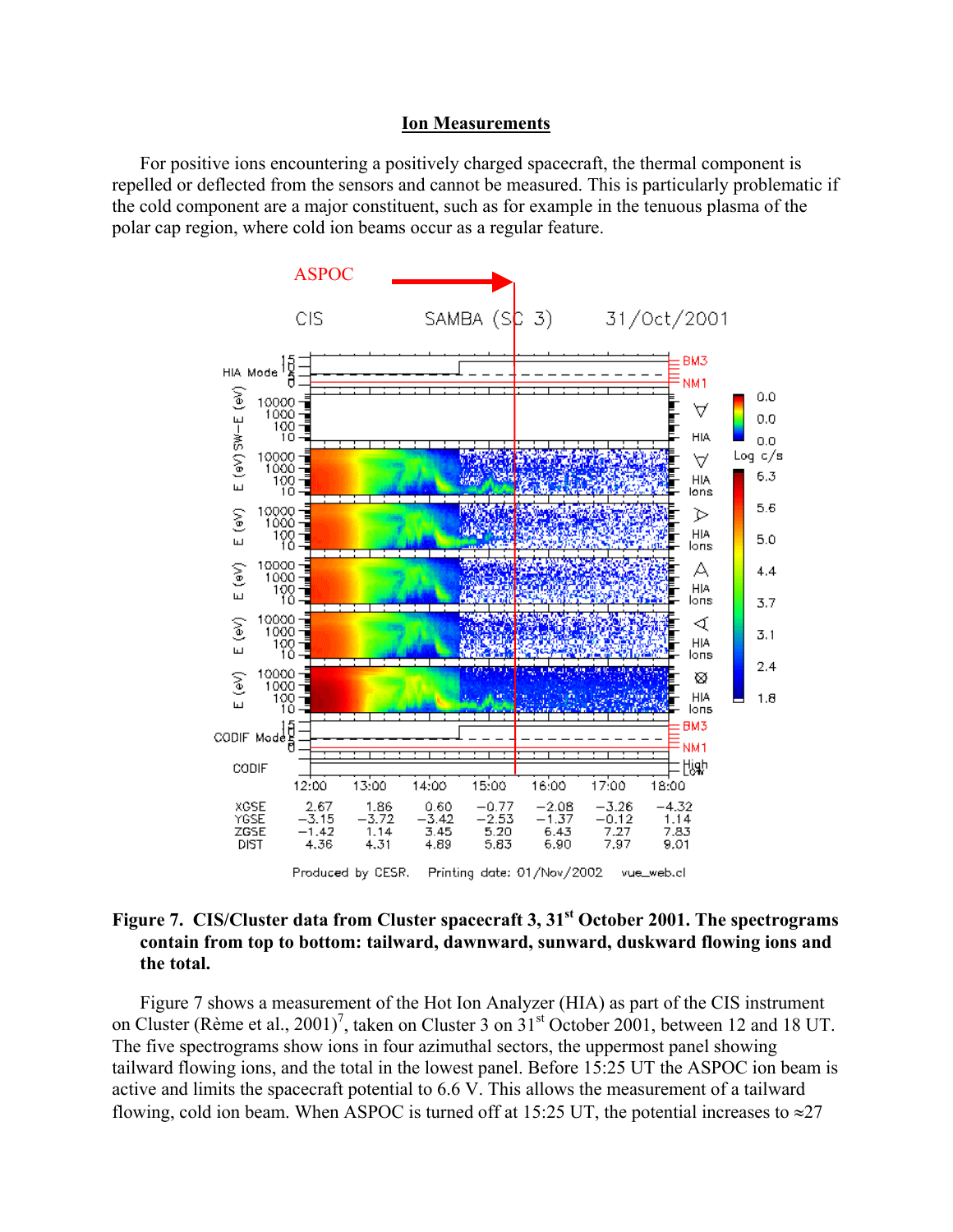V, and these ions can no longer enter the sensor and disappear from the data. Similar effects can also be seen in H<sup>+</sup>, He<sup>+</sup> and O<sup>+</sup> data. A lowering of the spacecraft potential to <10 V clearly helps the measurement of cold ions. By support of ASPOC it could be shown that such beams exist.

Concluding from both electron and ion measurements it becomes clear that only on board of a spacecraft with a low potential the undisturbed measurements of both electrons and ions range down to almost zero energy and thus ensure that (almost) complete distribution functions are measured. This fact is the more important for multi-spacecraft missions such as Cluster or the future Magnetospheric Multiscale mission, where much emphasis is being laid on measuring differences between spacecraft to infer the structure of plasma boundaries and measure currents.

## **Electric Field Data**

So far we have not yet mentioned electric field measurements employing double probes. They have to use long wire booms in order to keep the probes outside the sheath even if the Debye length is large. The high potential region near the spacecraft body and also extending along the wire booms may create a barrier for cold ions, In any case, the further outward any given equipotential surface is located, the more likely it affects the E-field measurement by disturbing the natural plasma flow. On an actively controlled spacecraft the equipotential surfaces move inward and thus reduce any problems the double probes might have to measure in a low density environment. The photo-electrons, however, also encounter a weaker electric field in the sheath if the potential control is working. The size of the photo-sheath grows accordingly. Already simple models show that also any spatial asymmetries of the photo-electron distribution between the sunlit and dark hemispheres grow in size, i.e. the center of their space charge slightly moves in sunward direction, thereby changing the spurious electric field created by them in the double probe measurement.

### **Side Effects**

Is there any undesirable effect of active spacecraft potential control using an energetic ion beam? Absolutely no artificial plasma waves have ever been observed on Cluster, which were related to the ion beam emission. The Cluster wave instruments are very sensitive and cover frequencies from DC to 500 kHz. It had been expected out of theoretical considerations that a beam of heavy ions at the energies and currents applied on Cluster would have negligible growth rates for waves, including electrostatic ion cyclotron waves.

There are two possible effects which deserve some attention in future modeling work, although it must be mentioned beforehand that neither effect could yet be verified by data.

• The cone-shaped plume generated by the ions is readily neutralized at some distance from the spacecraft, which varies with ambient plasma conditions. Certainly at some tens of meters distance the beam charge is neutralized. Close to the spacecraft, however, the ion density in the beam can reach a few 100 ions cm<sup>-3</sup> at 3 m distance. One should keep in mind that the photo-electron density near the surface reaches comparable values, and an efficient neutralization of the ion beam even at short distances may be possible, but must be studied and modeled in detail.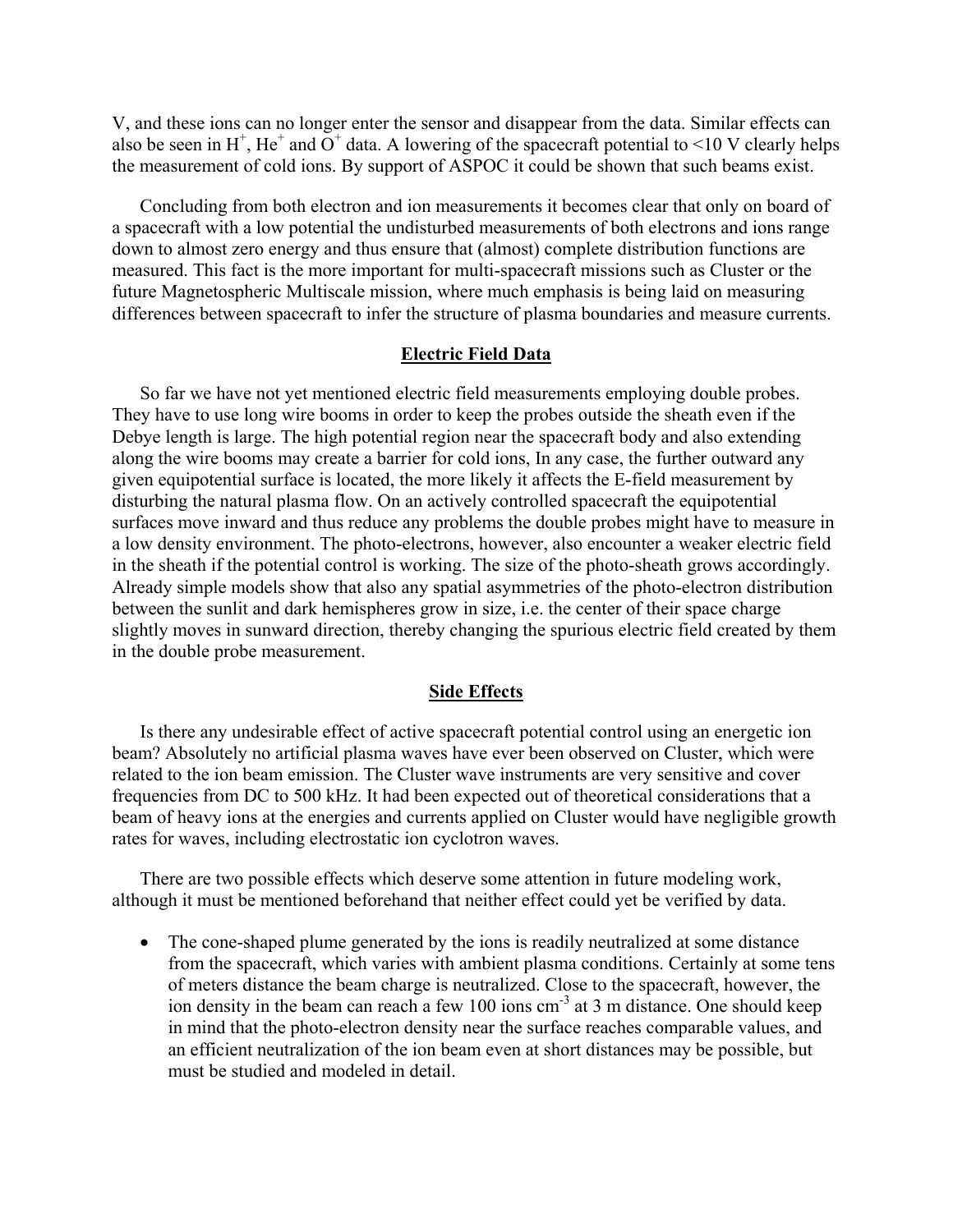• Without active spacecraft potential control the negative space charge of the photoelectrons is not important for the overall potential distribution in the sheath, as it will at most create a small sunward-antisunward asymmetry in the potential map of less than one volt. If active spacecraft potential control is applied, the potential of the spacecraft is much smaller, and the space charge of the photo-electrons may drive the potential into negative territories, resulting in a potential barrier. The height of this barrier is difficult to assess numerically. Models range from small fractions of a volt to two volts.

Data from the electron and ion spectrometers on board of Cluster did not show any signature of non-gyrotropy or other effects which might be related to the beam space charge or a potential barrier.

## **Outlook and Conclusion**

Active Spacecraft Potential Control using liquid metal ion sources significantly improves the measurements of low energy electrons and ions onboard Cluster, without compromising wave and electric field measurements. By lowering of the spacecraft potential the characterization of the ambient plasma by on-board sensors becomes more accurate. A low potential also allows the escape of a larger fraction of photo-electrons into space, whereby the wear of micro-channel plates in the electron detectors due to high count rates is reduced. Changes of the s/c potential between <10V and >20V clearly influence the measurements of cold ions. Also the electric field measurements on Cluster, after some initial doubts, have been shown to benefit from spacecraft potential control.

For Cluster operations, there are still on-board resources to continue spacecraft potential control well into the extended mission phase.

While ASPOC is emitting 10  $\mu$ A ion current, the spacecraft potential does not exceed 8 to 9 V, with 12 to 15  $\mu$ A => 6 to 7 V. Histograms peak at ≈7 V when ASPOC is active.

Work has to continue on analyzing particle data and modeling the details of the sheath structure when the energetic ion beam is emitted. Up to now, nothing has been found in the electron and ion data which would indicate the presence of any other effects but the desired reduction of sheath effects to all ambient particles. Initial efforts undertaken by some research groups suggest that only minor deviations from an ideal, reduced sheath are present.

Accurate plasma measurements are highly desirable for any spacecraft with plasma physical objectives, but they are particularly essential for multi-spacecraft missions which require reliable data on differences between quantities measured on several spacecraft. The absence of any disturbances from the ion beams applied on Cluster and the moderate resource requirements make this technique a promising candidate for future missions.